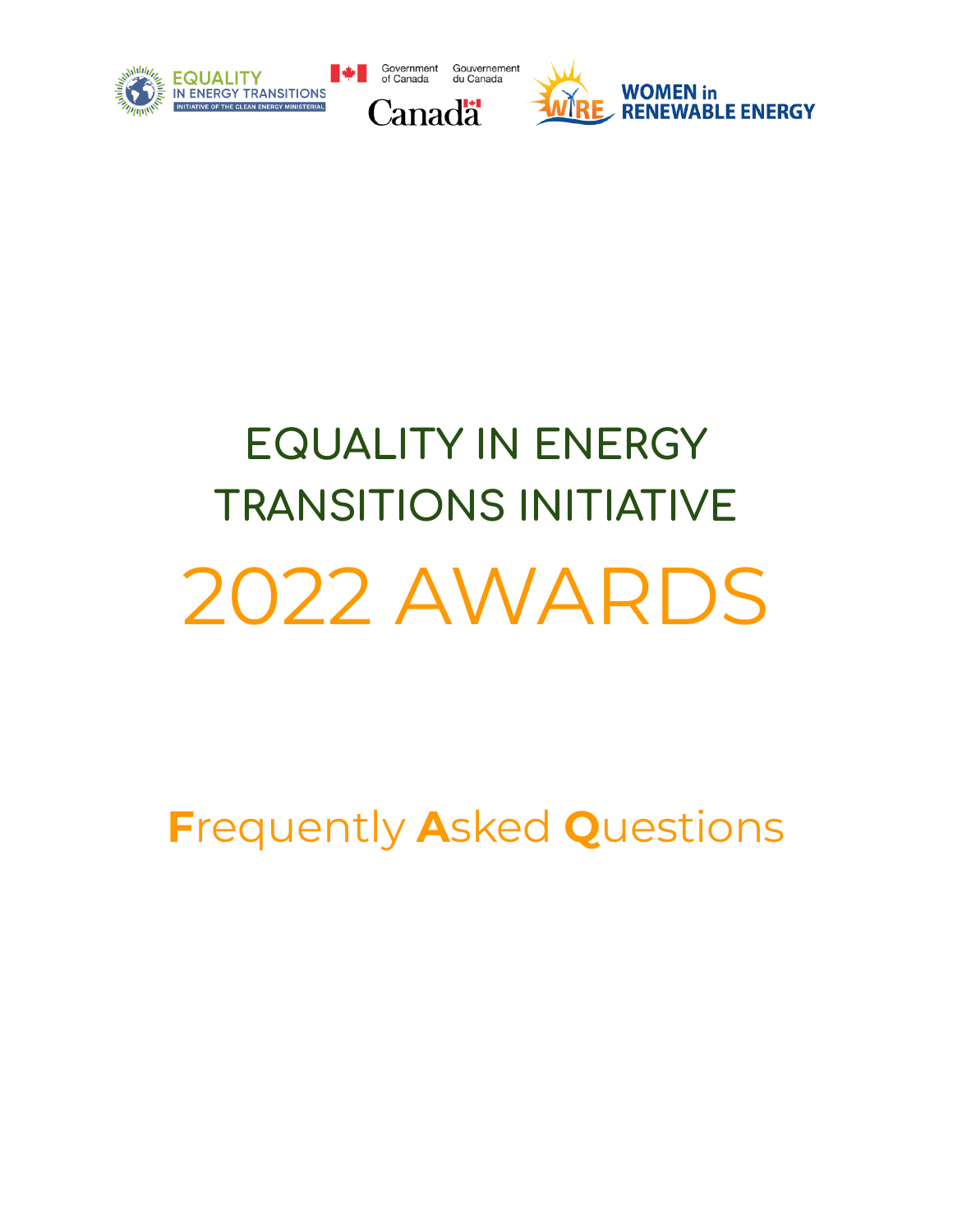| <b>EQUALITY IN ENERGY TRANSITIONS INITIATIVE AWARDS 2022</b> |                                                       | 3              |
|--------------------------------------------------------------|-------------------------------------------------------|----------------|
|                                                              | What are the key objectives of the initiative?        | 3              |
|                                                              | What is the Clean Energy Ministerial?                 | 3              |
| <b>AWARD CATEGORIES</b>                                      |                                                       | 4              |
|                                                              | <b>Woman Of Distinction Award</b>                     | 4              |
|                                                              | <b>Organizational Leadership Award</b>                | 4              |
|                                                              | Emerging Leader In Renewable Energy Award             | 4              |
|                                                              | <b>NOMINATIONS</b>                                    | 5              |
|                                                              | <b>General Criteria For Each Award</b>                | 5              |
|                                                              | Unique Criteria For Each Award                        | 5              |
|                                                              | <b>Woman Of Distinction</b>                           | 5              |
|                                                              | Organizational                                        | 5              |
|                                                              | <b>Emerging Leader</b>                                | 5              |
|                                                              | How can a nomination stand out?                       | 6              |
|                                                              | Who may submit a nomination?                          | 6              |
|                                                              | <b>Woman of Distinction Award</b>                     | 6              |
|                                                              | <b>Organizational Award</b>                           | 6              |
|                                                              | <b>Emerging Leader Award</b>                          | $\overline{7}$ |
|                                                              | How Do I Submit A Nomination?                         | $\overline{7}$ |
|                                                              | When is the submission deadline?                      | 7              |
| <b>WINNERS AND EVENT</b>                                     |                                                       | 8              |
|                                                              | How are the winners chosen?                           | 8              |
|                                                              | How will the winners be notified?                     | 8              |
|                                                              | What do the winners receive?                          | 8              |
| <b>AWARD APPLICATION LINKS</b>                               |                                                       | 9              |
|                                                              | Equality in Energy Transitions Initiative Awards 2022 | 9              |
|                                                              | Women of Distinction Award Application Form           | 9              |
|                                                              | <b>Organizational Award Application Form</b>          | 9              |
|                                                              | <b>Emerging Leader Award Application Form</b>         | 9              |

#### **CLICK HERE TO GO [DIRECTLY](https://www.cleanenergyministerial.org/) TO THE [EQUALITY](https://www.nrcan.gc.ca/home) [INITIATIVE](https://womeninrenewableenergy.ca/equality-in-energy-transitions-initiative-awards-2022) [AWARDS](https://womeninrenewableenergy.ca/) 2022 WEBPAGE**

 $\mathbb{R}$   $\mathbb{R}$   $\mathbb{R}$   $\mathbb{R}$   $\mathbb{R}$   $\mathbb{R}$   $\mathbb{R}$   $\mathbb{R}$   $\mathbb{R}$   $\mathbb{R}$   $\mathbb{R}$   $\mathbb{R}$   $\mathbb{R}$   $\mathbb{R}$   $\mathbb{R}$   $\mathbb{R}$   $\mathbb{R}$   $\mathbb{R}$   $\mathbb{R}$   $\mathbb{R}$   $\mathbb{R}$   $\mathbb{R}$   $\mathbb{R}$   $\mathbb{R}$   $\mathbb{$ **222 WOMEN in**<br>**2***MIRE* RENEWABLE ENERGY 2 Canadä

щ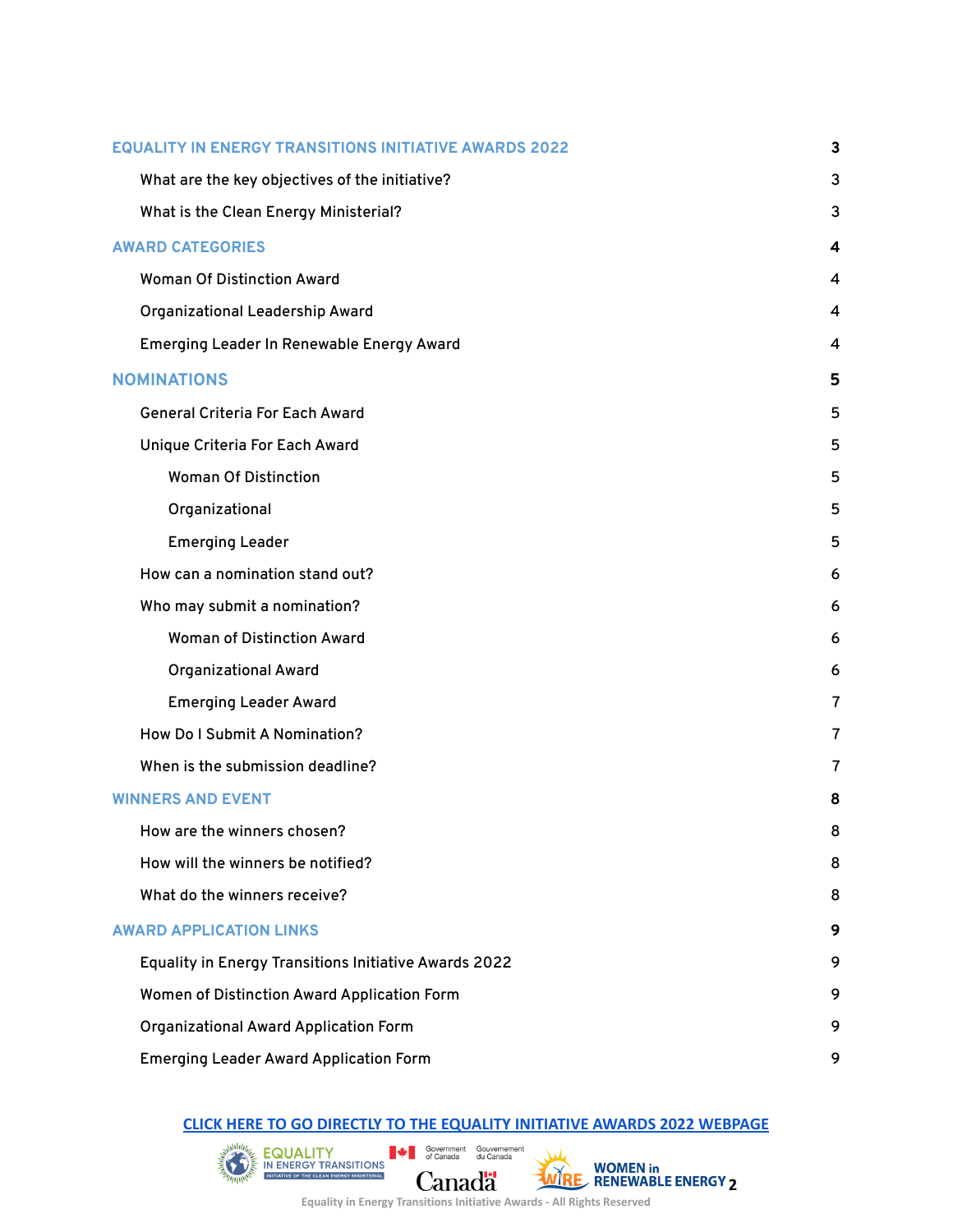#### **EQUALITY IN ENERGY TRANSITIONS INITIATIVE AWARDS 2022**

<span id="page-2-0"></span>Recognizing leadership and achievement promotes career advancement and inspires women of all ages to contribute to the clean energy field, and helps to close the gender gap. That's why the Equality in Energy Transitions Initiative (Equality Initiative) has established an international awards program. Canada is leading this effort with the partnership of NRCan and Women in Renewable Energy (WiRE), and hopes to bring other Equality Initiative countries on board to help advance the international Equality Initiative awards program. The program will contribute to Equality Initiative's goals to inspire women around clean energy issues to attract more young women to these important careers, support their advancement into leadership positions, and connect women in clean energy around the globe.

## **What are the key objectives of the initiative?**

<span id="page-2-1"></span>To support the advancement of women in the energy sector by recognizing and celebrating professional women based on merit.

To increase awareness of strong female role models and their successes to inspire other women and highlight the existing male bias to a high-level audience – Domestic & International audience.

## **What is the Clean Energy Ministerial?**

<span id="page-2-2"></span>The Clean Energy Ministerial is a high-level global forum to promote policies and programs that advance clean energy technology, to share lessons learned and best practices, and to encourage the transition to a global clean energy economy. The host city for the 2022 Clean Energy Ministerial Forum is Pittsburgh, Pennsylvania.

Learn more at Clean Energy [Ministerial](https://www.energy.gov/articles/doe-will-host-2022-joint-international-clean-energy-and-mission-innovation-ministerials) 2022

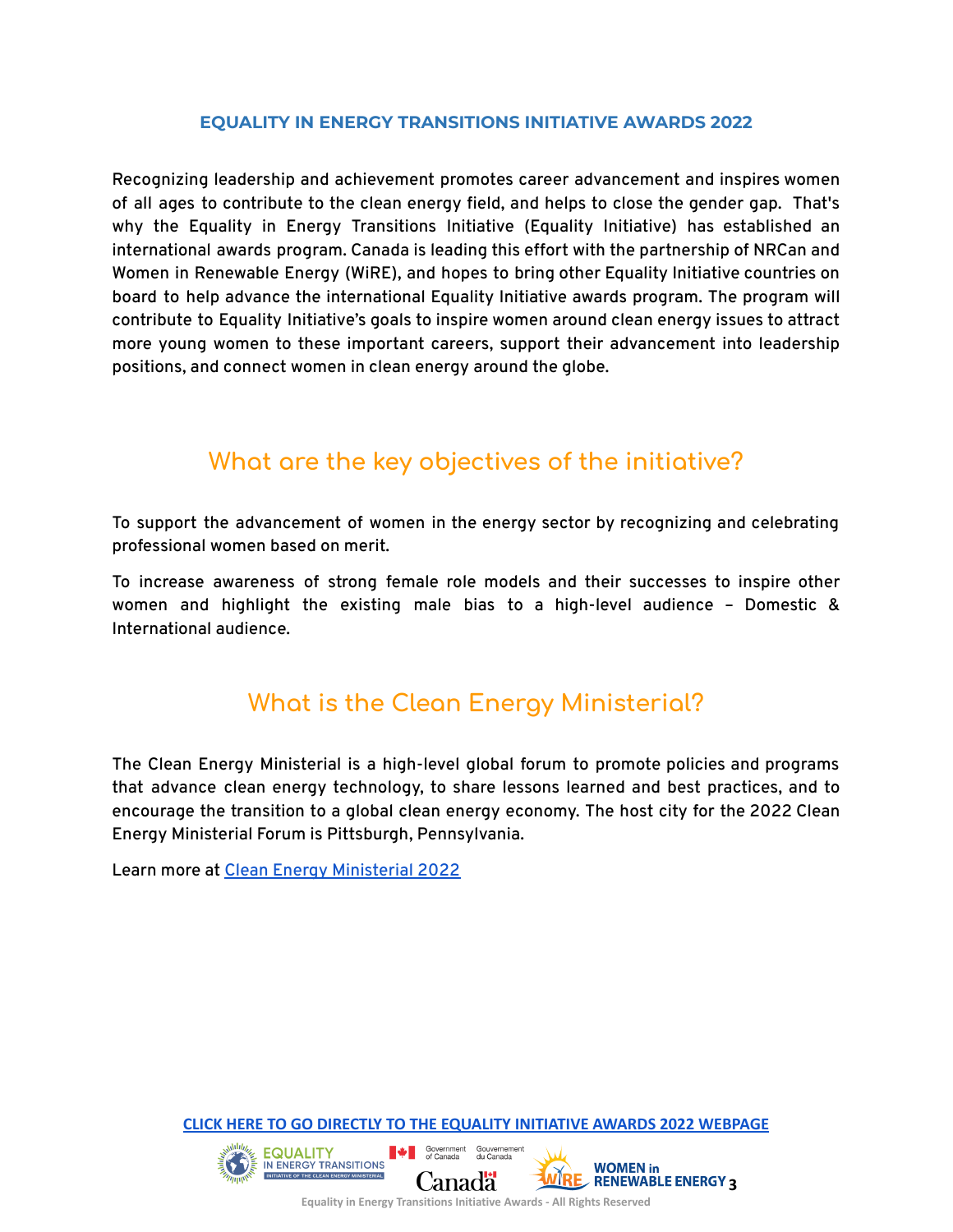#### **AWARD CATEGORIES**

## **Woman Of Distinction Award**

<span id="page-3-1"></span><span id="page-3-0"></span>The Equality in Energy Transitions Initiative "*Woman of Distinction Award*" recognizes and celebrates a professional woman working in the energy sector, who goes beyond business-as-usual. A woman of distinction's success surpasses wealth and material assets and they demonstrate leadership through connecting with people, achieving career goals, and giving back to the community. A woman of distinction is powerful, knowledgeable, and making a clear and measurable difference in the energy sector around the world. They are a role model for other women both new and experienced, and share their strengths through mentorship or volunteer work, and empowering other women.

## **Organizational Leadership Award**

<span id="page-3-2"></span>The Equality in Energy Transitions Initiative "*Organizational Leadership Award*" recognizes an organization that has taken extensive actions to recruit, develop, and retain women within the clean energy sector. This award will showcase organizations that demonstrate outstanding leadership in advancing gender equality and creating inclusive workplaces. This award is open to public, private, and non-profit organizations.

## **Emerging Leader In Renewable Energy Award**

<span id="page-3-3"></span>The Equality in Energy Transitions Initiative "*Emerging Leader Award*" recognizes and celebrates developing talent that has shown outstanding promise to advance gender equality in the energy sector through demonstrated leadership, innovation or initiative. It acknowledges achievements in the areas of Leadership, Policy and Advocacy, Technical advancement and R&D, Project development, Community engagement, promotion/adoption of clean energy technologies, and/or volunteer work.

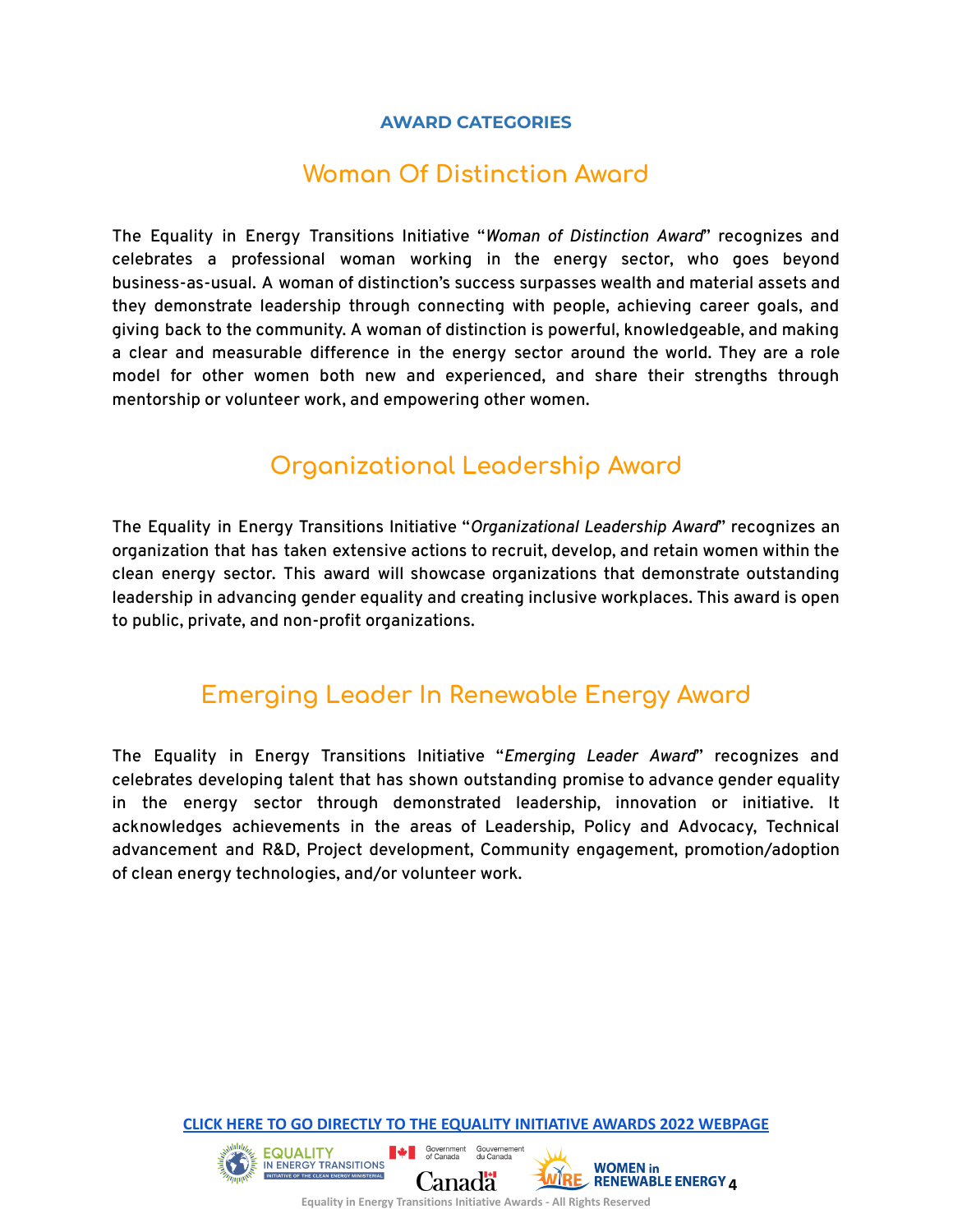#### **NOMINATIONS**

<span id="page-4-1"></span><span id="page-4-0"></span>There are general criteria which are the same for each award, and there are unique criteria which are different for each award as well.

## **General Criteria For Each Award**

- This award initiative is open to every country
- Self-submission is allowed. If self-nominating, only applicant contact information is required
- Nomination is allowed. If nominating someone else or organization, both nominater and applicant contact information is required. Nominations can be made by a Individual, Association, University or College, Professional Society, or other Organizations (including for- and non-profits)
- A 500 word maximum description of applicant, and the grounds on which they merit this award and recognition (*this is part of the application form*)
- Links to social media profiles, websites, publications, etc., that will help us better understand the applicant and how they merit the award and recognition (*this is part of the application form*)

# **Unique Criteria For Each Award**

#### <span id="page-4-3"></span><span id="page-4-2"></span>**Woman Of Distinction**

- Applicant must be a woman working in the energy sector anywhere in the world
- Applicant must have over 5 years of experience working in the energy sector

#### <span id="page-4-4"></span>**Organizational**

- The organization must be directly involved in the energy sector anywhere in the world
- The organization must demonstrate outstanding leadership in advancing gender equality and creating inclusive workplaces

#### <span id="page-4-5"></span>**Emerging Leader**

- Applicant must be a woman working in the energy sector anywhere in the world
- Applicant must have 1 5 years (maximum) experience in working in the energy sector

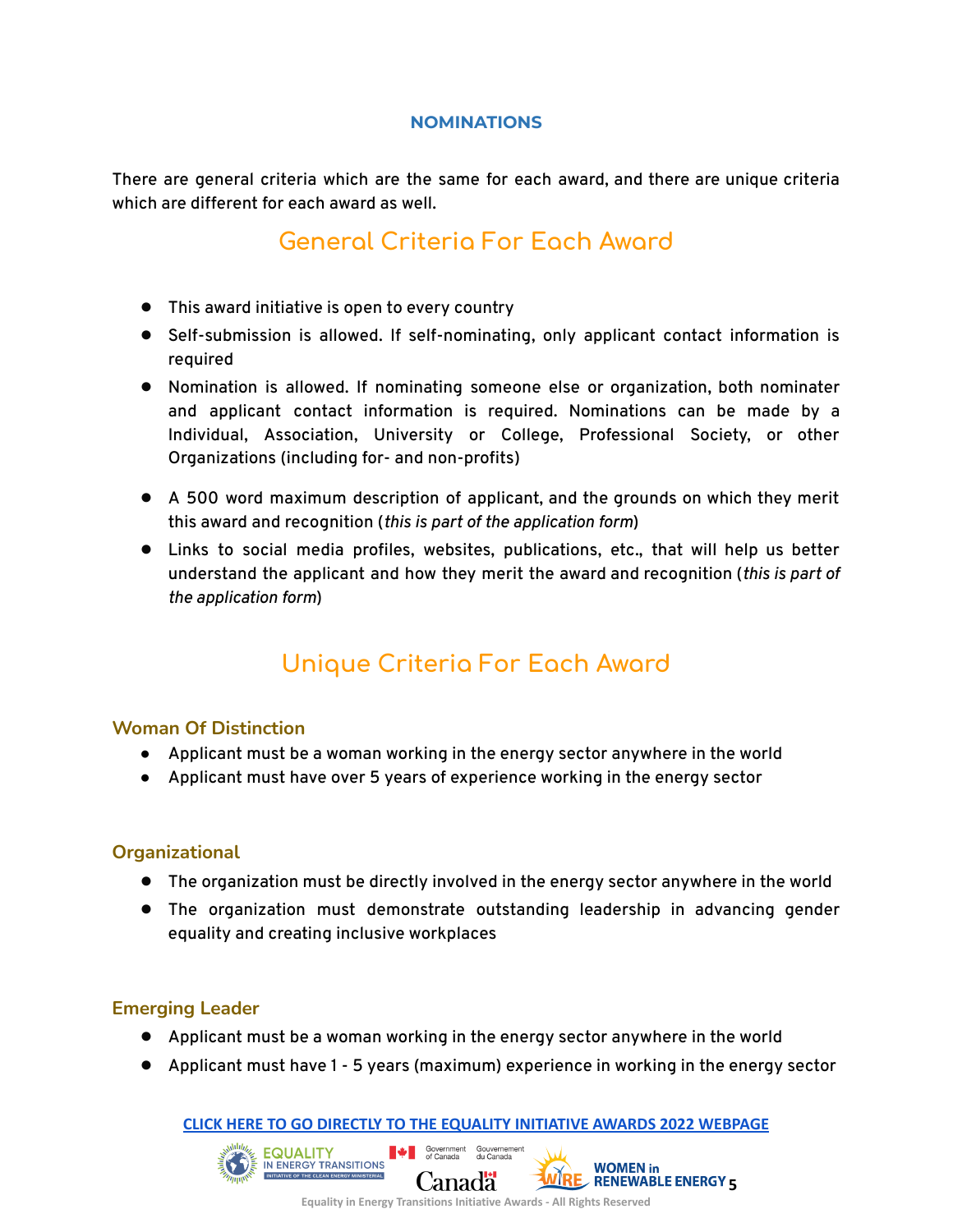## **How can a nomination stand out?**

<span id="page-5-0"></span>Nominees must stand out as leaders who have advanced the role of women and have contributed significantly to the expansion and/or improvement of the clean energy sector. This may be demonstrated by the nominee through excellence in areas such as:

- *● Leadership*
- *● Policy and advocacy*
- *● Technical advancement and R&D*
- *● Project development*
- *● Community engagement*
- *● Promotion/adoption of clean energy technologies*
- *● Volunteer work*
- *● Being a role model and contributing to the advancement of women in the energy sector*

## **Who may submit a nomination?**

### <span id="page-5-2"></span><span id="page-5-1"></span>**Woman of Distinction Award**

#### Nominations of another individual may be submitted by an ;

*Individual, Association, University or College, Professional Society, or other organizations (including for- and non-profits)*

#### Self-nominations may be submitted by a ;

*Individual*

## <span id="page-5-3"></span>**Organizational Award**

#### Nominations of an organization may be submitted by an ;

*Individual, Association, University or College, Professional Society, or other organizations (including for- and non-profits)*

#### Self-nominations may be submitted by an ;

*Association, University or College, Professional Society, or other organizations (including for- and non-profits)*

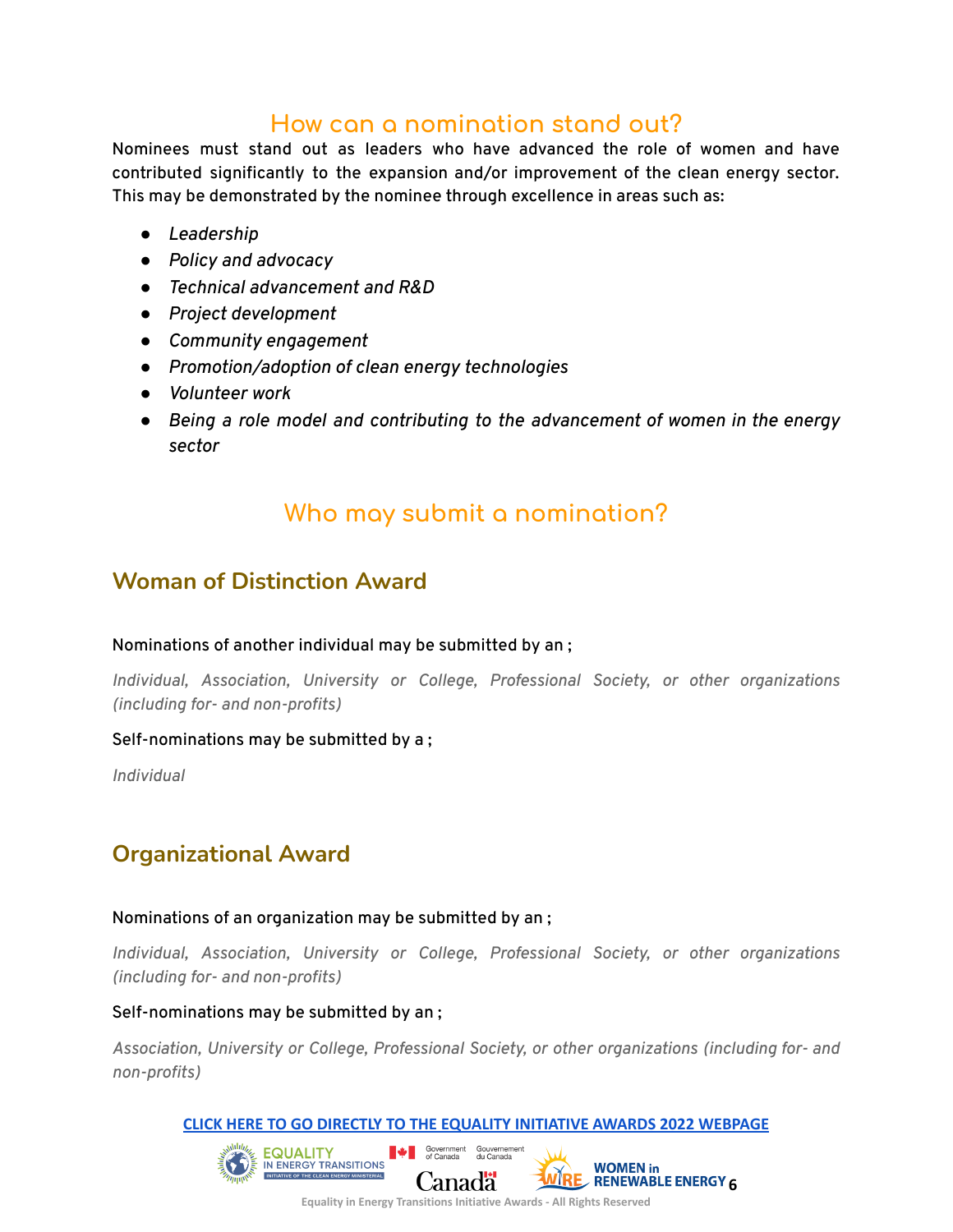## <span id="page-6-0"></span>**Emerging Leader Award**

#### Nominations of another individual may be submitted by an ;

*Individual, Association, University or College, Professional Society, or other organizations (including for- and non-profits)*

#### Self-nominations may be submitted by a ;

*Individual*

## **How Do I Submit A Nomination?**

<span id="page-6-1"></span>There are 2 ways to submit a nomination;

- Submit via WiRE's online form
- Download the application form via WiRE's Equality Initiative portal and email to [info@womeninrenewableenergy.ca](mailto:info@womeninrenewableenergy.ca)

#### **Apply or Nominate Now!**

**Equality in Energy Transitions Initiative Awards 2022 [Nomination](https://womeninrenewableenergy.ca/equality-in-energy-transitions-initiative-awards-2022) Webpage**

## **When is the submission deadline?**

<span id="page-6-2"></span>The last day submissions are accepted will be **July 13th, 2022**.

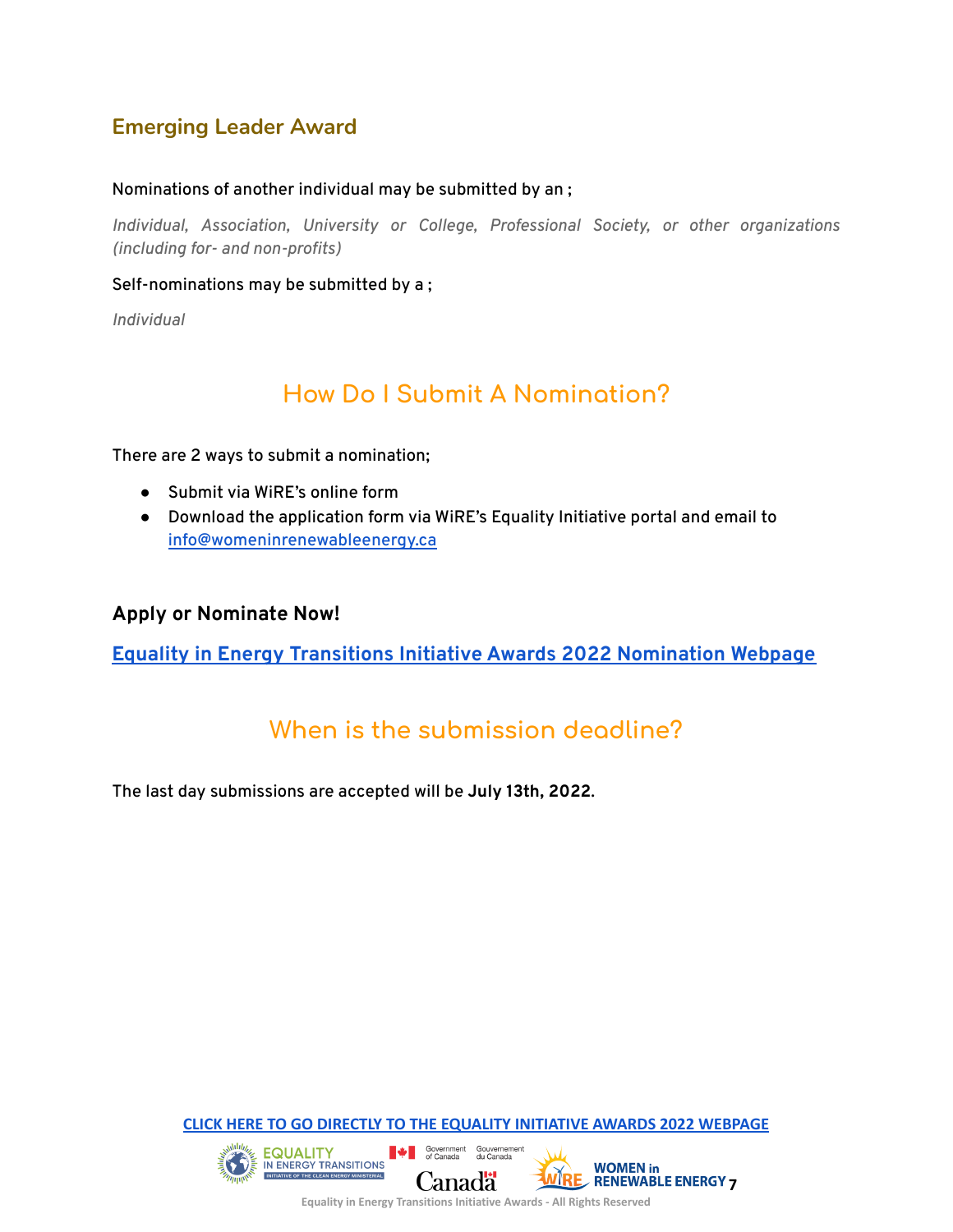#### **WINNERS AND EVENT**

### **How are the winners chosen?**

<span id="page-7-1"></span><span id="page-7-0"></span>Winners are chosen by a panel of C-suite judges, who have been thoroughly vetted through their years of service in the energy sector, and are regarded with the utmost respect throughout. Much like the nominees, the Equality Initiative judges have an intimate knowledge of what diversity, equity and inclusion requires, as they themselves have worked diligently for many years advancing the role and recognition of women and other under-represented groups in the energy sector. Finalists may be contacted by email if further information is required for adjudication.

## **How will the winners be notified?**

<span id="page-7-2"></span>Winners will be notified by email shortly after the conclusion of the adjudication process. Winners will be notified 3-4 weeks before the beginning of the Clean Energy Ministerial event, September 21-23, 2022, to allow time for winners to prepare for the in person conference, where the winners will be announced and presented their awards. Video acceptance will be possible and virtual participation may also be possible, if a winner is unable to travel. At this time, winners will be asked to send a mailing address where they can receive their physical award, should they not be attending in person.

## **What do the winners receive?**

<span id="page-7-3"></span>Winners will receive a high quality, professionally finished, glass award bearing their name, the name of the accolade they've received, and the Equality Initiative, NRCan, and WiRE insignia. Winners will also be interviewed (by phone) by a WiRE writer, which may be featured in publications on the website and social media platforms of Clean Energy Ministerial, the Equality in Energy Transitions Initiative, Natural Resources Canada, and Women in Renewable Energy.